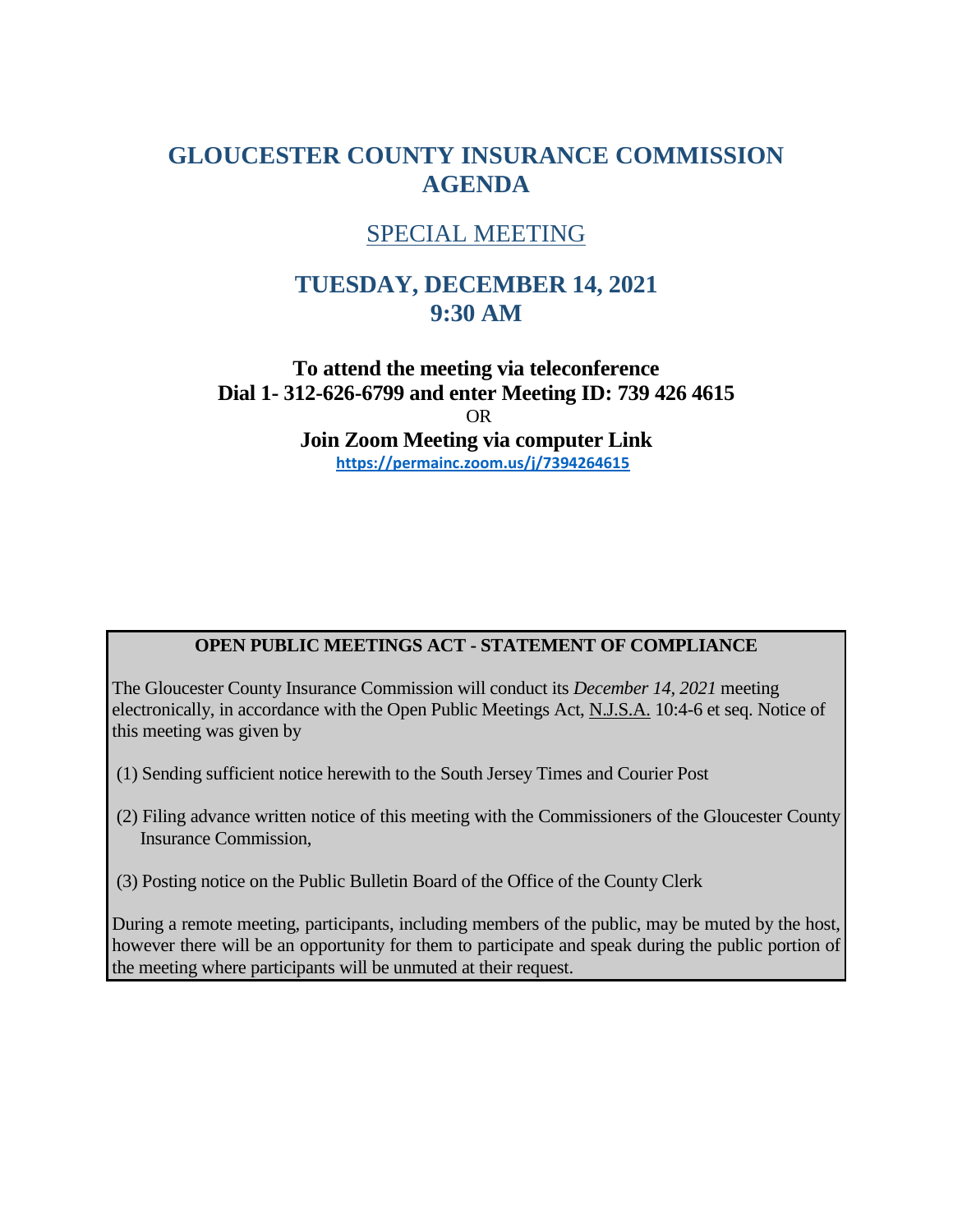### **GLOUCESTER COUNTY INSURANCE COMMISSION AGENDA OPEN PUBLIC MEETING: December 14 2021 10:00 AM**

- **MEETING CALLED TO ORDER - OPEN PUBLIC MEETING NOTICE READ**
- **ROLL CALL OF COMMISSIONERS**
- **EXECUTIVE DIRECTOR/ADMINISTRATOR – PERMA** Executive Director's Report **......................................................................................................Pages 2-6**

**\_\_\_\_\_\_\_\_\_\_\_\_\_\_\_\_\_\_\_\_\_\_\_\_\_\_\_\_\_\_\_\_\_\_\_\_\_\_\_\_\_\_\_\_\_\_\_\_\_\_\_\_\_\_\_\_\_\_\_\_\_\_\_\_\_\_\_\_\_\_\_\_\_\_\_\_\_\_\_\_\_\_\_\_**

- **OLD BUSINESS**
- **NEW BUSINESS**
- **PUBLIC COMMENT**

**MEETING ADJOURNMENT NEXT SCHEDULED MEETING: January 27, 2022, 1:00 PM**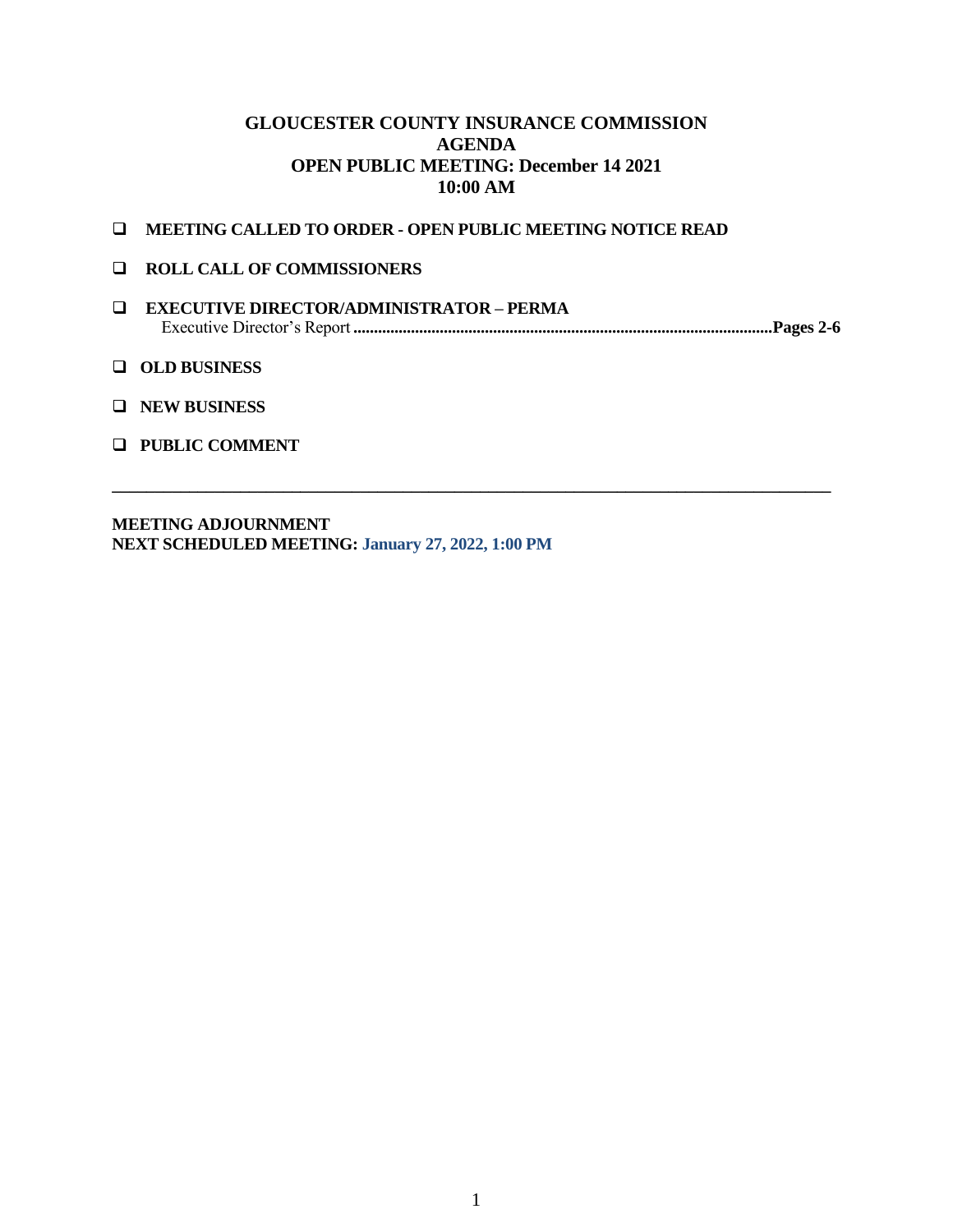#### **GLOUCESTER COUNTY INSURANCE COMMISSION**

9 Campus Drive, Suite 216, Parsippany, NJ 07054 *Telephone (201) 881-7632 Fax (201) 881-7633*

| Date:    | December 14, 2021                                           |
|----------|-------------------------------------------------------------|
| Memo to: | Commissioners of the Gloucester County Insurance Commission |
| From:    | <b>PERMA Risk Management Services</b>                       |
| Subject: | <b>Executive Director's Report</b>                          |

**RFP's for Professional Services (Page 4)** The Fund Office prepared Request for Proposals for the positions of Actuary, Auditor, Defense Panel, Nurse Case Manager, Commission Attorney, Third Party Administrators, Managed Care Services, Risk Management Consultant, Underwriting Services Director and Executive Director. The responses were due on November 16, 2021. Included in the agenda on page 4 is a summary of the vendors who responded to the RFP. All responses were reviewed and evaluated by the Commissioners. The responses will be discussed and recommendations rendered at the meeting. A resolution for the appointments will be presented at the January meeting.

#### **Motion to approve a one year appointment for the vendors listed below effective January 1, 2022**

| Actuary                    | The Actuarial Advantage           |
|----------------------------|-----------------------------------|
| Auditor                    | Bowman & Company, LLP             |
| <b>Commission Attorney</b> | Marmero Law, LLC                  |
| Nurse Case Manager         | Susan Schaefer, LLC               |
|                            | Medlogix                          |
| Defense Panel              | Madden & Madden                   |
|                            | Parker McCay                      |
|                            | Chance & McCann                   |
|                            | Capehart Scatchard - WC - Higbee  |
|                            | Capehart Scatchard - Liab - Corea |
|                            | Brown & Connery, LLP              |
|                            | John A. Alice                     |
|                            |                                   |

### **Motion to approve a three year appointment for the vendors listed below effective January 1, 2022**

- Risk Management Consultant Hardenbergh Insurance Group
- Underwriting Services Director Hardenbergh Insurance Group
- Executive Director PERMA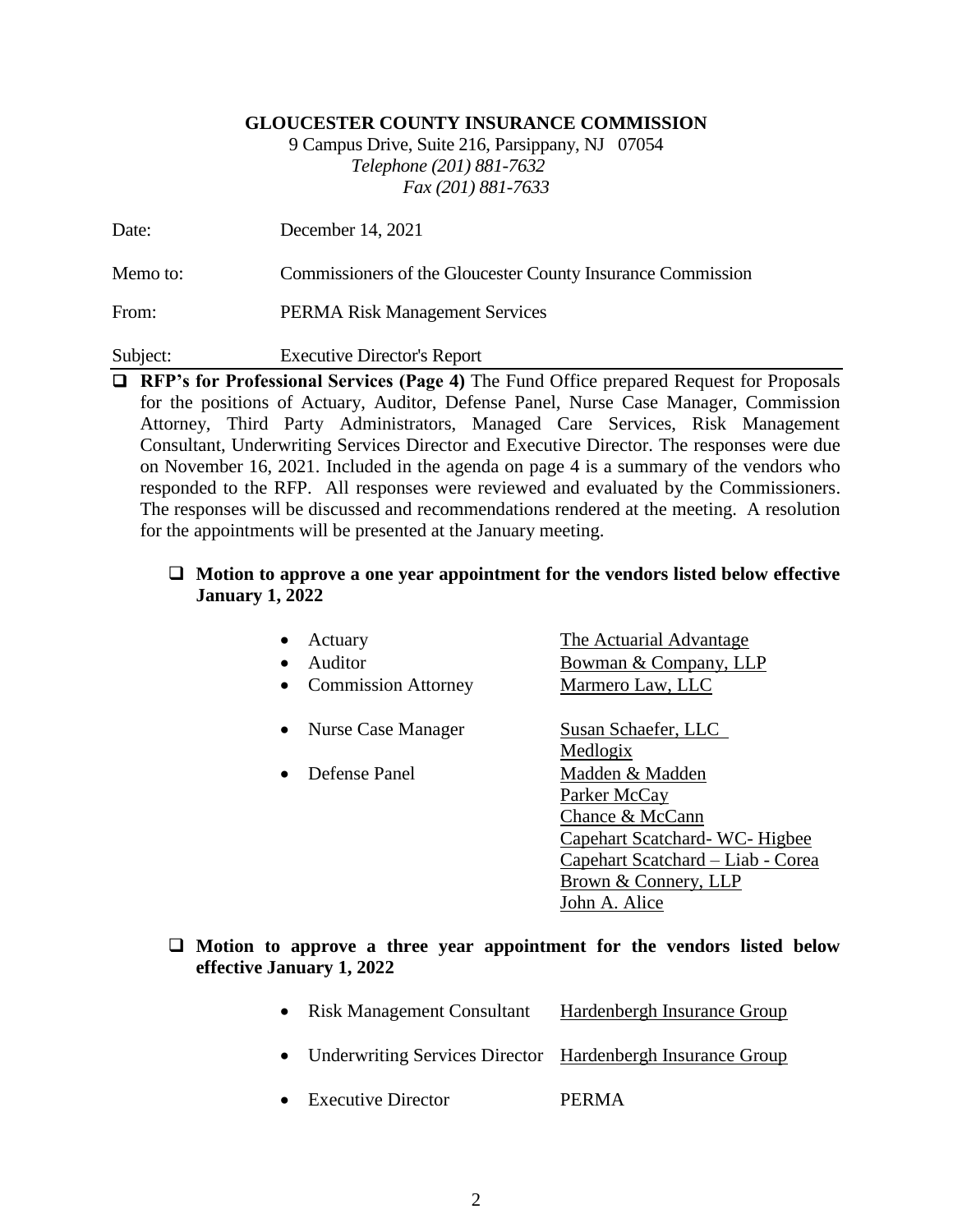- **Motion to approve a three year appointment for the vendors listed below effective January 1, 2022**
	- Third Party Administrator
	- Managed Care Services \_\_\_\_\_\_\_\_\_\_\_\_\_\_\_\_\_\_\_\_\_\_\_
- **Breia Renner Settlement (Pages 5-6) –** During Executive Session of our meeting on December 9, 2021 the Renner case was discussed. The matter resolved at mediation on November 18, 2021. Included in the agenda on pages 5-6 is Resolution 69-21 prepared by the Commission Attorney.
	- **Motion approve Resolution 69-21, Resolution of Authority for Settlement with Breia Renner**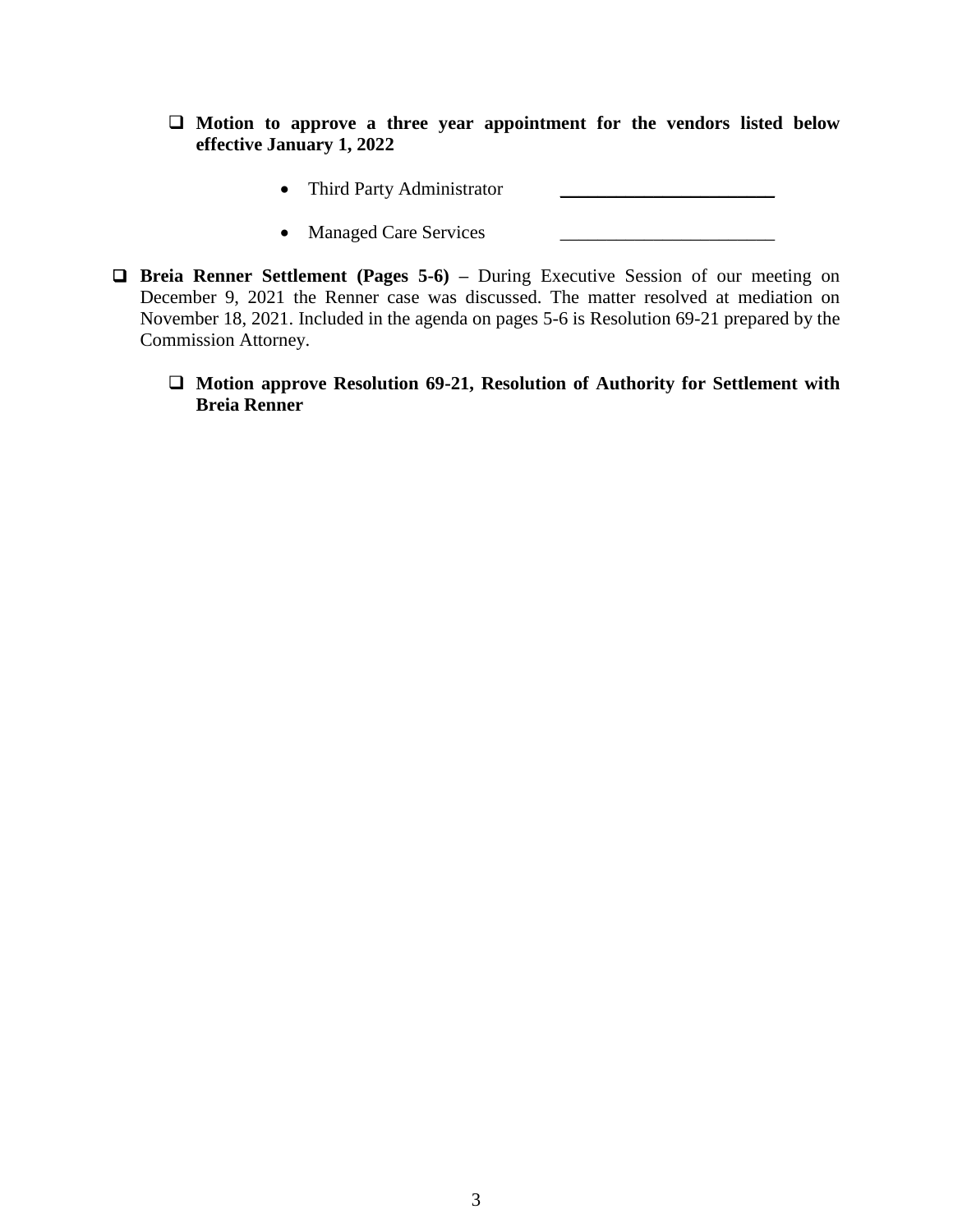## **GLOUCESTER COUNTY INSURANCE COMMISSION** RFP PROPOSALS DUE NOVEMBER 16, 2021 AT 3:00 PM OPENING AT PARSIPPANY OFFICE

The opening of the RFP Proposals for the Gloucester County Insurance Commission took place at 3:00 PM at the Parsippany office.

The responses were opened by Cathy Dodd as follows:

| <b>Position</b>                       | <b>Responses</b>                                                                                                                                                                                    |
|---------------------------------------|-----------------------------------------------------------------------------------------------------------------------------------------------------------------------------------------------------|
| Actuary                               | <b>Actuarial Advantage</b>                                                                                                                                                                          |
| Auditor                               | Bowman & Company, LLP                                                                                                                                                                               |
| Defense Panel                         | Madden & Madden<br>Parker McCay<br>Chance & McCann<br>Capehart Scatchard-WC-Higbee<br>Capehart Scatchard - Liab - Corea<br>Brown & Connery, LLP<br>John A. Alice<br>Barker, Gelfand, James & Sarvas |
| <b>Nurse Case Manager</b>             | Susan Schaefer, LLC<br>Medlogix, LLC                                                                                                                                                                |
| <b>Commission Attorney</b>            | Marmero Law, LLC                                                                                                                                                                                    |
| Third Party Administrators            | Inserveo Insurance Services, Inc.<br><b>Highland Claim Services</b>                                                                                                                                 |
| <b>Managed Care Services</b>          | Medlogix, LLC<br><b>First MCO</b>                                                                                                                                                                   |
| <b>Risk Management Consultant</b>     | Hardenbergh Insurance Group                                                                                                                                                                         |
| <b>Underwriting Services Director</b> | Hardenbergh Insurance Group                                                                                                                                                                         |
| <b>Executive Director</b>             | PERMA (sent direct to Chairman Sheehan)                                                                                                                                                             |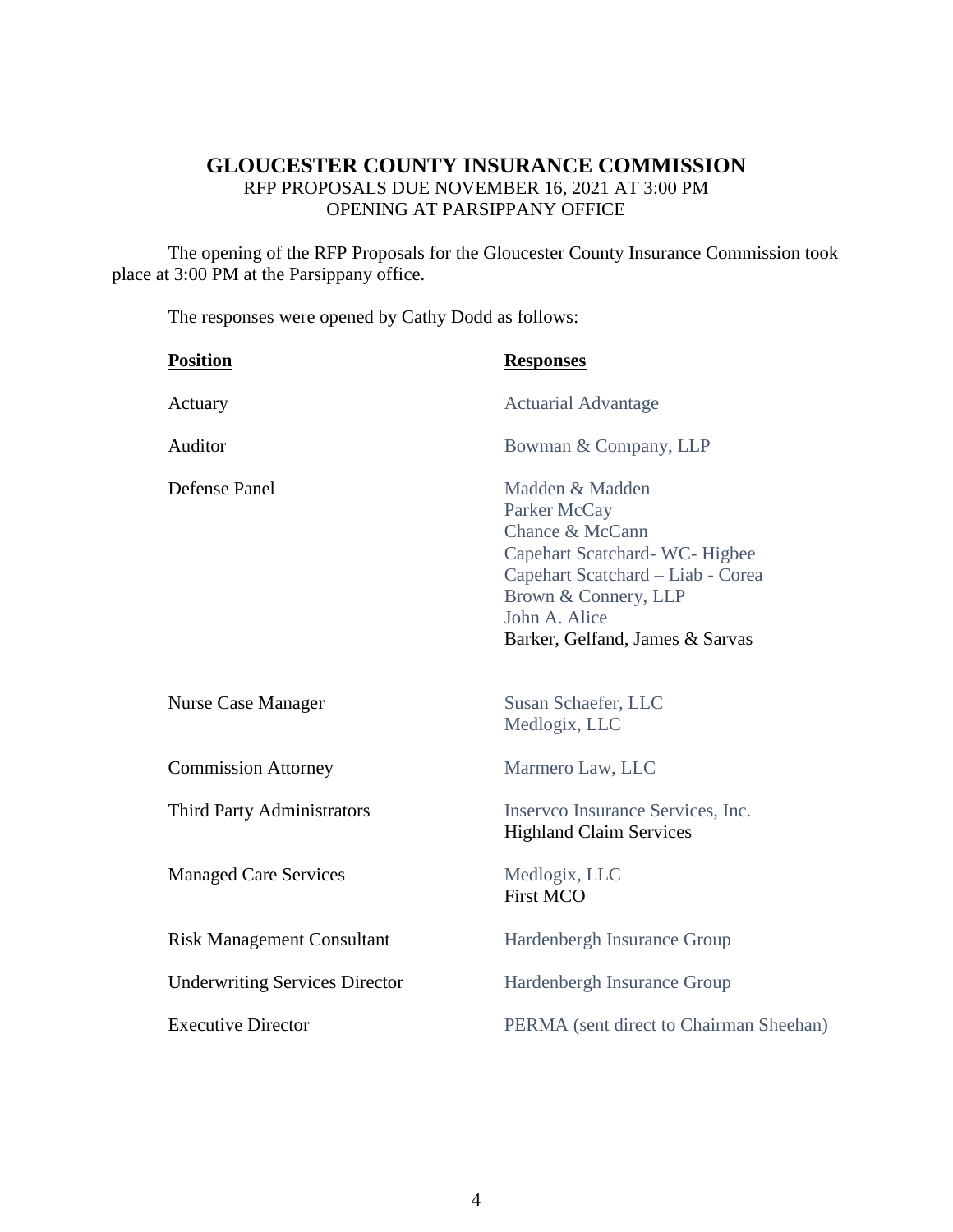#### **RESOLUTION 69-21**

### **GLOUCESTER COUNTY INSURANCE COMMISSION RESOLUTION OF AUTHORITY FOR SETTLEMENT WITH BREIA RENNER**

**WHEREAS**, Breia Renner (hereinafter "Plaintiff") filed a complaint in the Superior Court of New Jersey, Gloucester County, alleging violations of harassment, discrimination, and retaliation in violation of the New Jersey Law Against Discrimination; and

**WHEREAS,** the Plaintiff filed a lawsuit against the County Defendants under the caption of Breia Renner v. Gloucester County Prosecutor's Office et. als., Superior Court of New Jersey, Law Division, Docket No. GLO-L-000341-20; and

**WHEREAS**, the Parties through mediation ending on November 18, 2021 resolved this matter amicably without further litigation subject to formal approval by the Gloucester County Insurance Commission; and

**WHEREAS,** a settlement agreement and release has been negotiated and agreed upon between the Plaintiff and the County of Gloucester; and

**WHEREAS,** the settlement is not intended, nor should it be intended to be an admission of any liability, wrongdoing, or impropriety by the Parties; and

**WHEREAS,** the settlement has been evaluated by defense counsel for the Gloucester County Insurance Commission; and

**WHEREAS,** the Gloucester County Insurance Commission believes that it is in its' best interest to enter into the Settlement with Plaintiff so as to ensure that all matters set forth in and involving the claim and action are forever resolved.

**NOW, THEREFORE BE IT RESOLVED**, by the Gloucester County Insurance Commission that disposition of the claim filed by the above-referenced individual is authorized in accordance with the terms referenced herein.

**BE IT FURTHER RESOLVED** that the proper Commission officials and/or their agents, be and are hereby authorized to execute such documents as shall be necessary to affect the disposition set forth.

**ADOPTED** by THE GLOUCESTER COUNTY INSURANCE COMMISSION at a properly noticed meeting held on December 14, 2021.